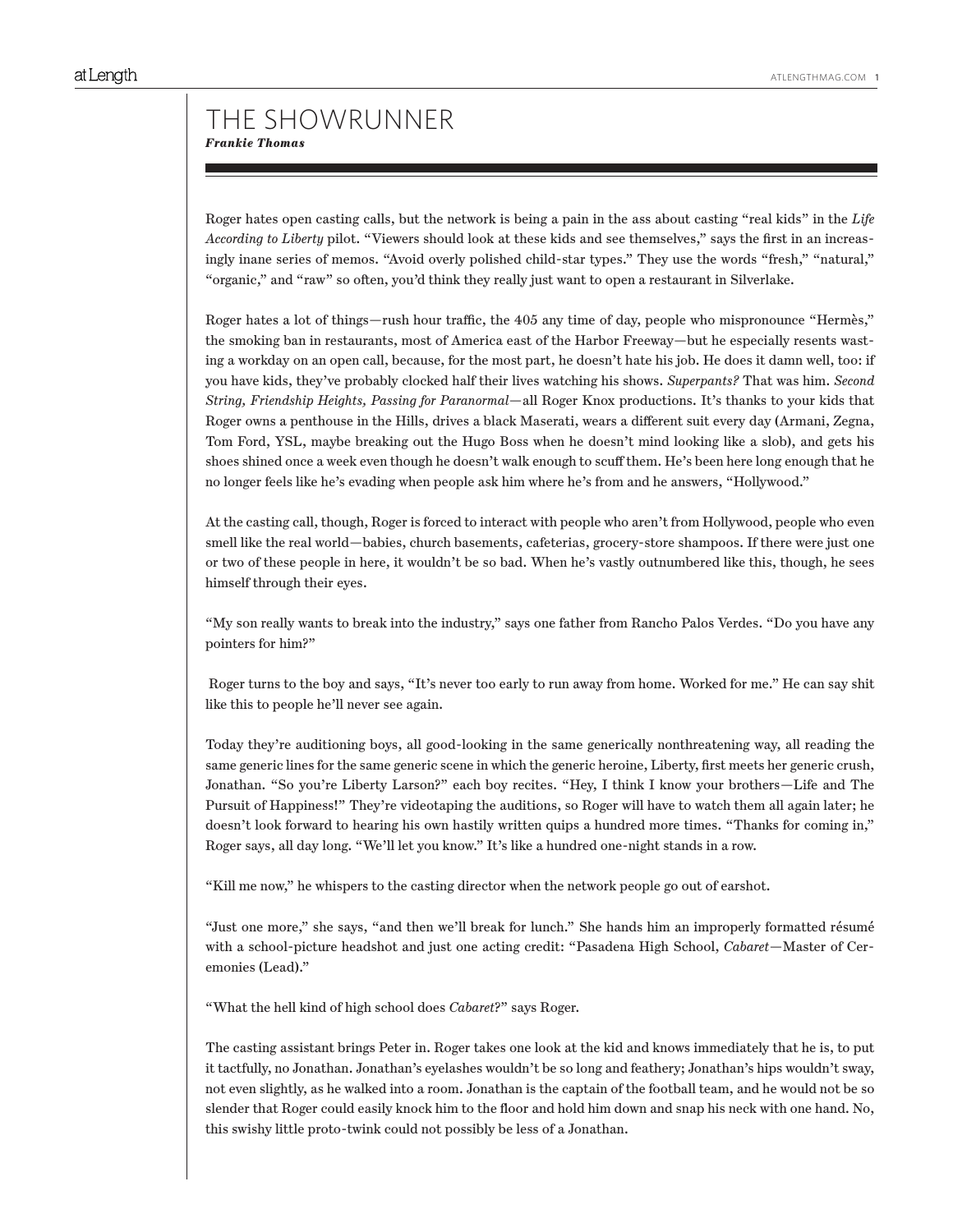THE SHOWRUNNER *Frankie Thomas*

But he's memorized his lines, and his frumpy mother drove him all this way, so they might as well let him do the scene. Roger's assistant reads aloud: "Interior, school hallway, day—Liberty runs down the hall and crashes into Jonathan. Her books go flying."

Peter mimes the collision. "Oh!" he cries, flapping his hands (*flapping his hands*, like a goddamn drag queen, and Roger tenses with a mysterious rage). "Let me give you a hand. You're Liberty Larson?" Beat. "Hey, I think I know your brothers—Life and The Pursuit of Happiness?"

Roger takes a sip of coffee as Peter says that line, and on "The Pursuit of Happiness" it's all he can do to suppress a spit take. The kid lisps. He fucking *lisps*. Not a full-retard "Purthuit of Happineth" lisp—just a slight, delicate sibilance, the kind that no amount of speech therapy will ever straighten out.

So much for Peter's career, Roger thinks as he says, "Thanks for coming in."

"How did I do?" Peter asks eagerly.

The casting director's no moron—her gaydar must be pinging hard enough to crack her skull—but she's a pro. "We'll let you know," she says with bland optimism. The network people don't say anything at all.

Roger looks down at the boy's sad résumé. Poor Peter Lane. Lewdly or tenderly, he's not sure which, Roger thinks: Oh, Peter Lane, they are going to eat you alive. You have no idea, none at all, how much you are about to take it in the face from the world.

The maid is gone by the time Roger gets home, but he can tell she's been here. The *Vanity Fair*s are fanned neatly across the glass coffee table, the recycling bin invitingly empty and free of wine bottles. But the real giveaway is the guest bedroom, whose every surface has been wiped clean of L.A. soot. That's how you can tell a maid is really top-notch: She knows that the dirtiest room in your house isn't the one you're in most often, but the one no one's ever used.

Roger contemplates whether it would be less depressing to watch the audition footage on his plasma screen or on his laptop. He chooses the TV so he can drink without fear of spilling on his keyboard. He slides in the DVD, opens a bottle of pinot noir, and sits on his sectional to watch.

When Peter Lane's audition comes on, Roger fast-forwards through it. Even sped up, the sight of Peter—the *thought* of Peter—puts Roger on edge; he doesn't actually think of San Antonio, but he senses San Antonio slithering around the edges, rattling like a snake. He pours another glass and the rattling stops.

He watches the rest of the auditions and makes a note to call back Tom Devroye, a dark-haired dreamboat who's done a few Canadian soap operas but doesn't have his SAG card yet. He's twenty-four, older than Roger would prefer for Jonathan, but he can pass for high school and he's got the right look. Tween girls will cream their panties for him. With that settled, Roger can go to bed. Instead he rewinds back to Peter Lane's audition.

"Hey, I think I know your brothers—Life and The Pursuit of Happiness?"

Peter's esses are even airier on the recording. *Stop it!* Roger wants to yell. *Can't you hear yourself?* He feels self-conscious, suddenly, sitting in his living room watching this kid in high-def with that embarrassing voice blasting through the speakers. He switches the DVD to his laptop and carries it into his bedroom, along with what little is left of the wine. He sits on his bed and plugs in his headphones, and now Peter's voice—"Let me give you a hand"—is so clear and close and real, it's like it's originating in Roger's head; and while the video plays, Roger unbuttons his pants, not to jerk off, but just because it's the end of the day and he's already in bed; and then, since it's the end of the day and he's already in bed *and* his pants are unbuttoned, he jerks off anyway, so quickly that you can't really say it's *to* anything. When he's done, he opens his eyes and there's Peter Lane,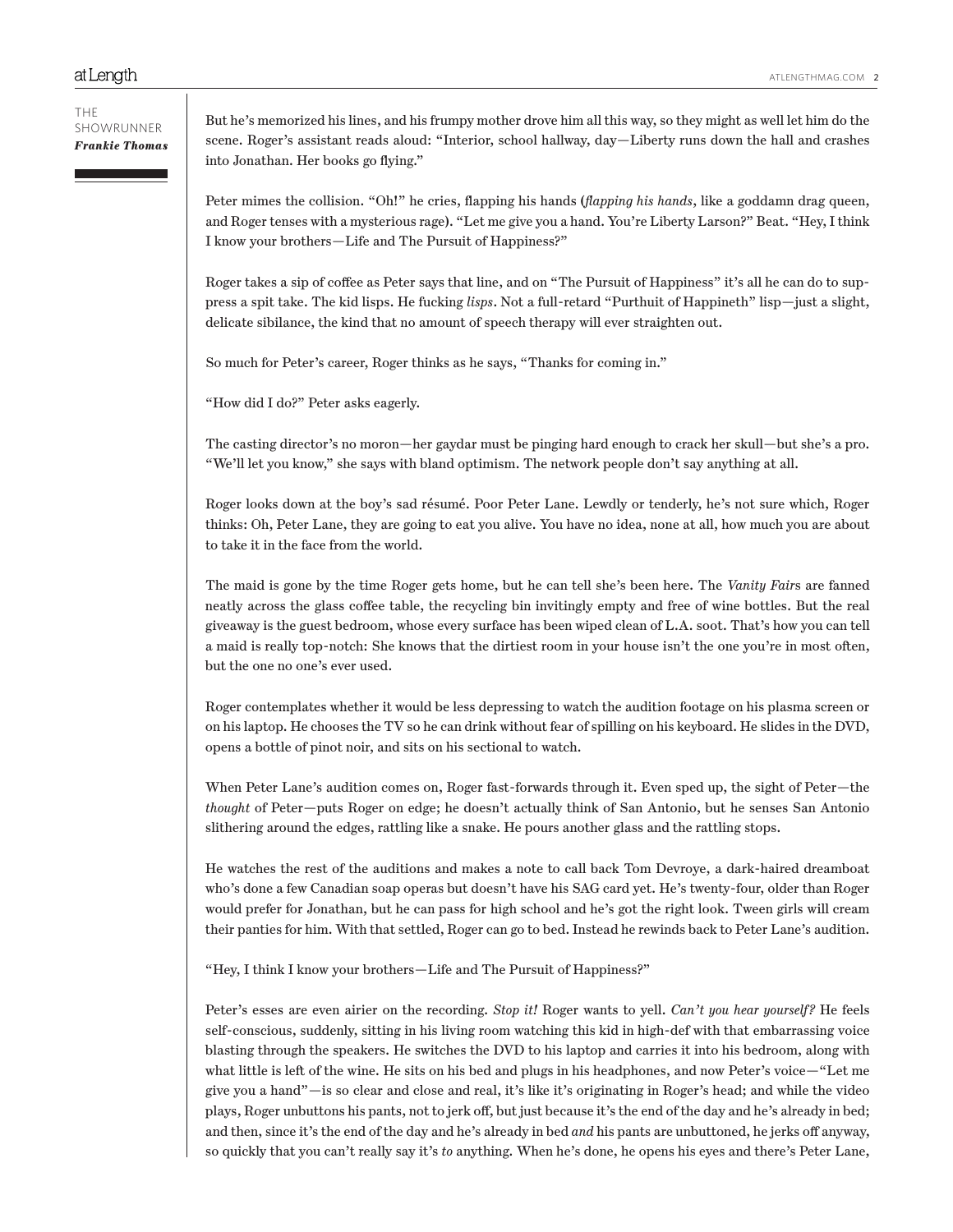still onscreen, still unharmed, still a kid. Fresh and natural and organic and raw, he's the exact fucking salad the network ordered.

All right. Roger will humor them. Without even getting up, he opens up FinalDraft and creates a new document: LIBERTYPILOTrewrite.fdr. He gives Liberty a wisecracking twin brother, Lyle Larson, just for Peter Lane. There: now they'll have a real kid on the show.

\*\*\*

The network picks up the pilot, and the scramble begins: writing team assembled, contracts signed, storylines mapped out, impossible deadlines set, legally mandated tutors hired for the underage cast members, theme song commissioned for the show's star, Annie Braddock, and her upcoming album. Everything teeters constantly on the brink of disaster and it feels like home to Roger.

Peter Lane, the adults all agree, is a total sweetheart. Everyone adores him. He's *good*, and not just kid-actor good, not just hit-your-marks, take-your-direction, don't-forget-your-lines good—not just Roger Knox Productions good. He sells the jokes ("Liberty, if I ever see your ferret in my room again, I'll pull a Cruella and trim my coat with him!"), so that even the feeblest one-liners ("Don't make me do it—fur is so last season!") earn their uproarious canned laughter. The directors marvel: He actually varies his line readings from one take to the next—he'll be bitchy in the first take, awkward in the second, wistful in the third—which is unheard of among the kids in Roger Knox Productions.

 The results come back from the first focus group: more Lyle. The kids love Lyle. They think he's funny. Lyle should have his own storyline.

The writers groan at the news. They've already plotted out every season arc on the blackboard in the writers' room, and they'll have to rework the whole season to fit in a storyline for Lyle. Roger stands in front of the blackboard, chalk in one hand and eraser in the other, as the writers call out suggestions.

"How about when Liberty accidentally becomes a teen paparazzo? We could give that to Lyle instead."

Roger studies the blackboard. "But then how do we set up Liberty gift-of-the-Magi-ing her camera in the Christmas special?"

"Oh, shit, you're right. Could she give away something else?"

"No, the network specifically requested a Nikon."

"Lyle could find a puppy. When in doubt, bring in a puppy, right?"

"But Lyle hates animals, remember? We established that in episode two."

"Maybe we could just retcon it?"

Roger's waiting for someone to point out the obvious, and someone finally does: "We could give him a love interest."

There's some nervous laughter at that.

"Not a *real* one. Like, a girl is pursuing him and he rejects her. Maybe Kiana." Kiana is Liberty's black best friend. "We could play it for laughs."

"Fantastic," says Roger. "N-double-A-C-P Image Awards, here we come."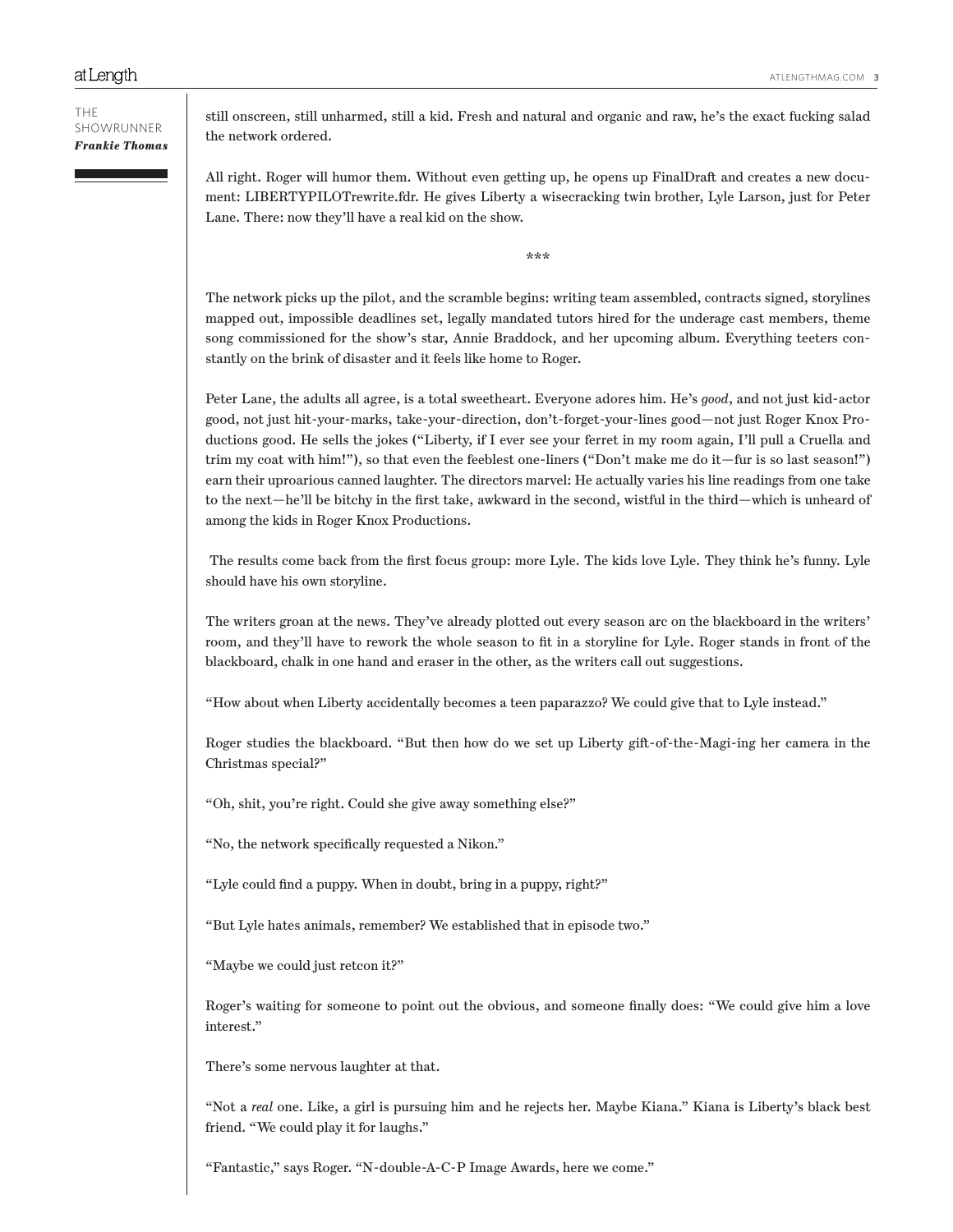"No, no, he doesn't reject her because she's *black*, he rejects her because…" But she's already given up.

"Poor Peter," someone murmurs.

"You know what?" Roger snaps. "Go home. All of you. Seriously. I'll take care of the Lyle thing myself." He slams the eraser onto the shelf, and the room is empty before the chalk dust has cleared.

Assholes. He didn't *mean* it.

He swings by the set to check on things. They're shooting Liberty reaction shots. On cue, Annie Braddock giggles. Annie Braddock gasps. Annie Braddock winces. It's a smooth operation; they don't need Roger here. The prospect of free time sends him into something like a panic, and he's considering just driving home and starting the evening's drinking at five in the afternoon when he notices Peter Lane walking out the door. Impulsively, Roger comes up behind him and puts a hand on his shoulder.

Peter jumps, turns around, sees who it is, jumps again. "Whoa, hey." He rubs one foot against the other. His feet are surprisingly big, like a puppy's. "What's up?"

"Relax. You're not in trouble." Roger knows how much he intimidates the kids on his shows, and he'd be lying if he denied getting a kick out of it. "You done for the day?"

"Yeah, just hanging out till my mom comes to pick me up. She doesn't get off work for like an hour. She's a social worker, so—"

"That's bullshit. I'll give you a ride."

Peter does the "Oh, no, you really don't have to do that! Really? *Really*? Are you *sure*?" thing for about ten hand-flailing minutes, even on the way to the parking lot, even as he buckles himself into the passenger seat of Roger's Maserati. Then he repeats the performance on the phone with his mother. He's so well brought up, Roger wants to smack him.

"Duh," says Peter on the phone, "obviously I'll be home by then! Have I ever missed our *Idol* date?…How about Pad Thai?…Awesome! Love you!"

"You're too nice, you know that?" says Roger, nodding to the security guards as he drives off the lot. "You're going to be a TV star. You need to practice being a diva."

Peter giggles and takes too long to formulate his response. "Yeah, well…" This would be dead air on a talk show. The kid needs media training. "I'm totally gonna use that," he says, "next time my mom tells me to take out the trash or whatever."

The 101 is going to be its own circle of hell, Roger realizes as he pulls onto the entrance ramp, and the 110 will be even worse. Sure enough, the traffic is bumper-to-bumper, miles and miles of red brake lights blinking like hungover eyes through the greasy shimmer of rush hour exhaust.

"Actually, my mom would probably love that," Peter is saying. "She's always going, 'Honey, share your feelings!' and 'Express yourself!' and—oh, lame." He's just noticed the traffic. "This sucks."

"What can you do?" says Roger. There are no police cars nearby, so he takes one hand off the wheel and one eye off the road to plug his iPod into the stereo. "Pick a song," he says, handing it to Peter. Peter studies the iPod long enough for the silence to become uncomfortable.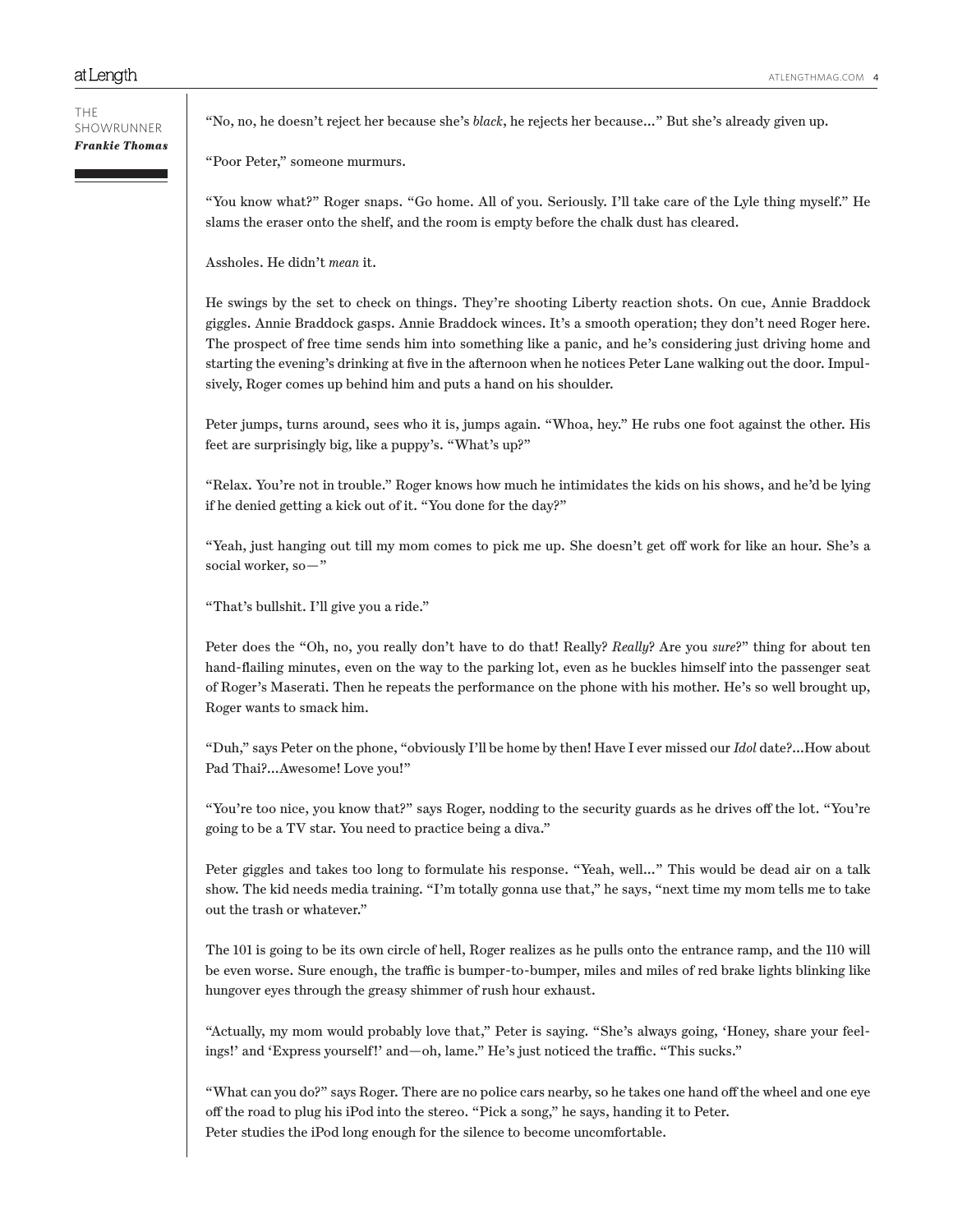#### THE SHOWRUNNER *Frankie Thomas*

"You're overthinking this, Peter."

Peter laughs. "Sorry! I'll just put on a random playlist, okay? We're gonna listen to…'Workout Mix.'"

And Laura Branigan's "Gloria" fills the car. Maybe it's just the unexpectedness of the choice—there was plenty of Top 40 shit for Peter to choose from, Roger always stays current on what the kids are listening to—but from the first metallic chord, Roger is Peter Lane's age again. He's pressed up against sweaty dancing guys in the most crowded room of the most crowded city he's ever seen; the music is so loud it pounds in his chest instead of a heart, filling his body until nothing else is left inside it, jerking him back and forth like a hand in a puppet.

"Hey," says Peter, listening, bobbing his head along. "I actually really like this. Like, for real."

"Oh, please." Roger wonders if the other cars can hear what they're listening to. He lowers the volume. "Nobody ever liked this shit. Not even at the time."

"No, seriously, I'm so into this," says Peter, rocking cutely from side to side, his seat belt holding him back from actually dancing in his seat. "Maybe it's like the gay gene or something."

Roger's foot twitches against the accelerator and the Maserati lurches forward so fast they almost hit the moron in the Corolla crawling ahead of them. "Sorry," he says. "The pickup on this thing is insane."

Stop the presses, right? It's not like Peter's disco-loving DNA is *news* to Roger, or anyone in the world, probably. But Peter announces it so lightly and serenely, like it's nothing at all, nothing that could get him tortured at school or beaten up by his father or kicked out of his house or condemned to hell. He is *how* old again? Are they all like that nowadays? Just the ones from Pasadena? Just Peter Lane?

Roger looks over at Peter, who's sitting there strapped into the passenger seat at groping distance from Roger, humming along, his eyes closed and his legs apart. It's strange to think that Peter is the same age that Roger was when he ran away from San Antonio, and that Roger is now older than the guys who fucked him back then. Peter would never expect to be fucked the way Roger was—no, Peter expects to be *loved*, and why shouldn't he? Peter was born to be loved.

How easy it would be for Roger to drive home instead, talk Peter into coming inside, pour the kid a drink and sweet-talk him and undress him and then pound him into the mattress so hard he'll never smile that trusting smile again for the rest of his life. It scares the shit out of Roger, how easy it would be and how much he must not let it happen, never, not to Peter Lane.

Roger glances at Peter, who is still nodding to the song, oblivious, saying, "If I were rich, I'd throw ridiculous '80s theme parties all the time."

Roger pulls out the cigarette tucked behind his ear, lights it on the dashboard, sticks it into his mouth. "Stick with me, kid," he says around the cigarette, enjoying how trite he sounds, how exactly like a caricature of a Hollywood producer. It's one of those times he knows he's succeeding at appearing the way he wants to appear. Raising his voice over Laura Branigan's wail, he says, "I'll make you a star."

Eight hours later, after dropping Peter off and driving home, after two Red Bull vodkas and a time-release Adderall and half a pack of unfiltered Camels, Roger sends out an email to the team: the teen-paparazzo storyline will go to Lyle instead of Liberty, and instead of a single episode it will be a five-part story arc. They'll have to rewrite the whole season to accommodate it, but Roger's got it all worked out.

The plotline: Mr. and Mrs. Larson don't approve of their son being a teen paparazzo. After a blowout fight with his parents, Lyle runs away from home.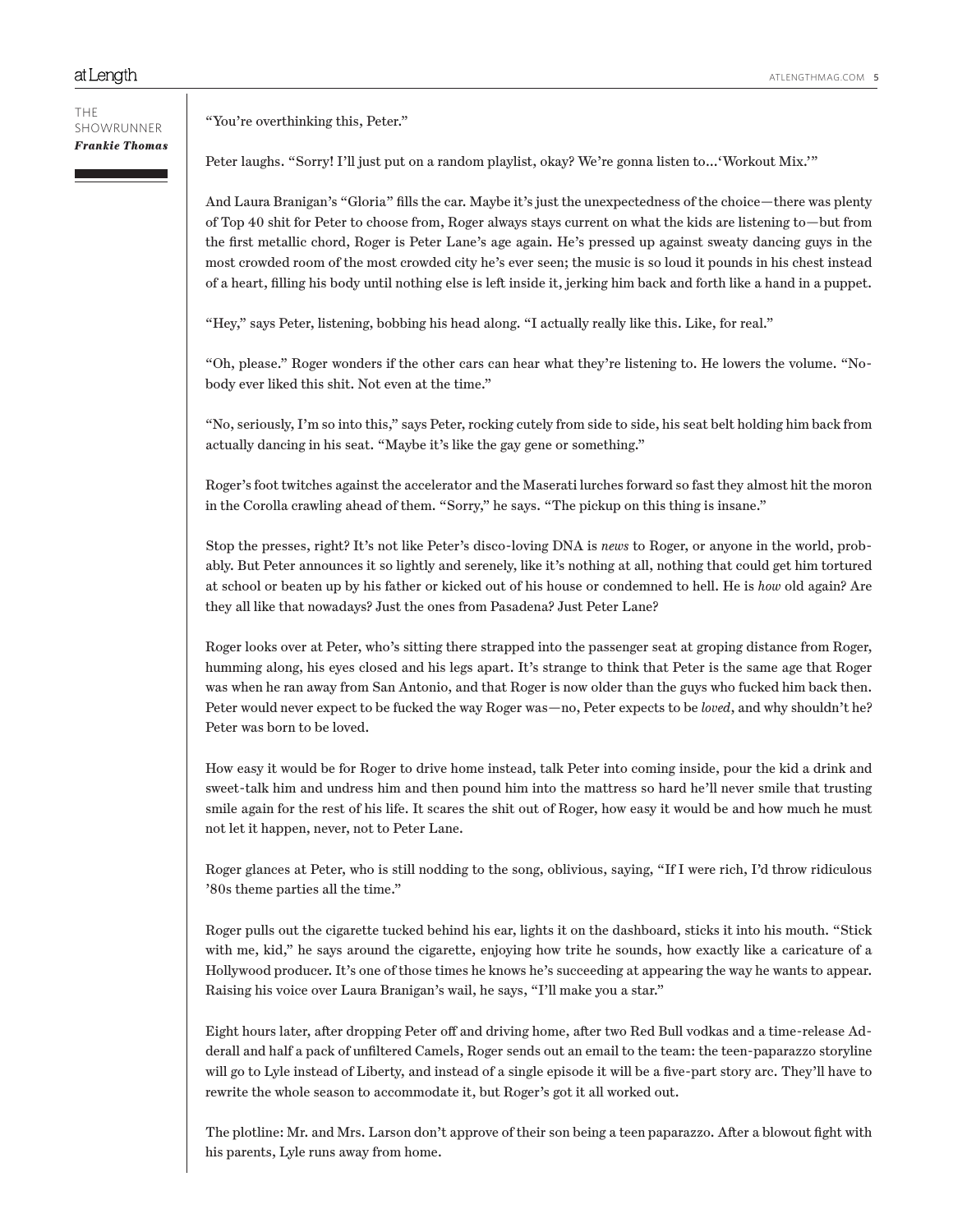He hitchhikes, and in every episode he gets picked up by a new character. In one episode it's an ostrich farmer; when the man's prize ostrich escapes from the truck, Lyle catches it, and in his gratitude the farmer names it Lyle. In another episode it's a barbershop quartet whose tenor just quit; Lyle learns the part and steps in for him just in time for them to win the big competition. For drama's sake, Lyle does encounter a villain at one point (an unhinged beauty school reject determined to give Lyle a makeover), but a friendly policeman quickly comes to the rescue, because nothing truly bad can happen to Lyle. No one lays a hand on him. No one makes him do anything he doesn't want to do. Wherever he goes, people are kind to him and treat him like the lost boy he is. "You shouldn't hitchhike!" they all tell him. "It's dangerous, and you belong at home! Aren't your parents looking for you?"

They are. It was all just a misunderstanding, and they're distraught about it. Liberty's garage band writes a song for Lyle ("We Love You, Lyle" is Roger's filler title until they can get a real song commissioned) and makes a music video that goes viral on the Internet. Soon, the entire world is begging Lyle to come home, and in the Christmas special, he finally does. It's a joyous reunion.

The network calls on Monday afternoon to discuss the rewrite. Roger is already driving home. "The scene where Lyle runs away—it's a little dark, isn't it?" says the exec.

That's a note Roger doesn't get every day. "You think so?"

"For a Roger Knox Production, yeah."

"I can change it," Roger starts to say, but the exec is still talking: "But I like it."

The sun has disappeared below the horizon, and though Roger thinks it's stupid to rave about the sunset as if there hasn't been one every day since the beginning of time, you'd have to be blind not to notice this one, which is so intensely pink it looks like CGI. He takes off his sunglasses and says, "I like it too."

\*\*\*

*Life According to Liberty* airs, and it's a hit in the demo: Roger Knox has done it again. The network renews it for another season, and the team panics. They haven't even written the second half of season one. What should they do—a message episode about body image? A *Twilight* parody episode? Maybe a celebrity guest spot for the role of Kiana's mom? And what about the finale?

"It's hard to give a shit," Roger says, surveying his scrawl on the blackboard—*School prank war? Going green? Puppy???*—"when it's all so fucking stupid."

"That's the whole point of kids' TV," the writers say. "You're always saying that!" Which is true.

At night, Roger watches the dailies on his laptop in the bedroom. It feels like drinking, and not just because he's doing that at the same time: Peter Lane is intoxicating.

"I *can't* go home," says Peter, as Lyle, in today's scene. "You wouldn't understand."

"Give me a chance," says the friendly policeman. In this take, an over-the-shoulder shot, Roger can see only the back of the actor's head. "Whatever you say, I promise I'll listen."

Unlike the other kids on Roger's shows, Peter understands the power of stillness; his face, as the policeman talks, is as motionless and marble-white as the moon. When did he become so *beautiful*? "The camera loves his face," the DP said the other day, and it's true. The camera lingers on Peter's face, holding it, caressing it: the camera is madly in love with Peter's face, and he becomes lovely in its eye.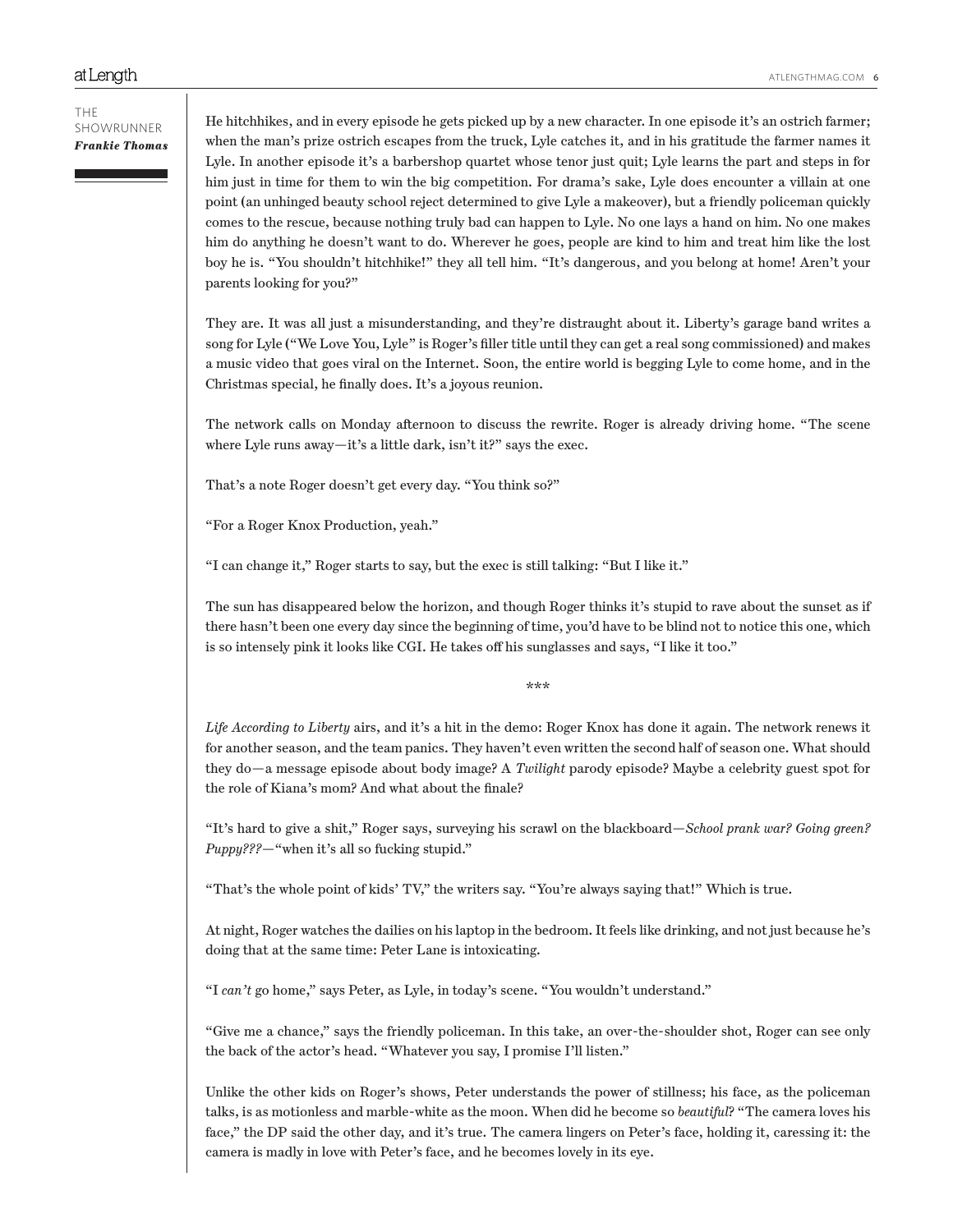#### THE SHOWRUNNER *Frankie Thomas*

"I want to go home," says Peter. "But I'm—" He pauses. Roger didn't write a pause into the script there, but it feels completely right, and he's dizzy with power: Peter is taking his words and making them real. "I'm scared," Peter says and begins to cry. How does Peter weep so convincingly, so effortlessly? Most people have a hard surface layer (or two, or a bunch) to conceal what's underneath, and most actors have to learn to strip theirs away, but Peter just doesn't seem to have one at all. He reddens and glazes and sniffles and trembles until Roger wants to seize him and carry him away and hide him from the world, even though he knows that Peter has never really suffered a day in his life and never will, that no one will ever touch him except to worship him, to kiss him and stroke him and lick him and just pleasure him every way he wants, *when* he wants it, like he deserves…

And then it's light outside and Roger's forgotten to sleep. He takes an Adderall and orders three shots of espresso in his latte. He arrives at the studio with just enough spare time to meet with Peter and thank him, privately, for the job he's doing with Lyle. He walks to Peter's trailer and knocks.

He hears laughter inside it, and Peter's voice: "What, do they not have the Circle Game in Canada?"

Another voice: "I don't think they have it *anywhere* except your school! It sounds bizarre!" It's Tom Devroye, the soap-opera pretty-boy who really is too old—who are they kidding, he's about a *decade* too old—for the role of Jonathan. Tom and Peter have been pretty inseparable lately, Roger realizes.

"No, it was the best part of Diversity Day! The whole school would stand in a circle in the gym, and the leader of the Diversity Club would hold the microphone and go, like, 'If you identify as gay, lesbian, or bisexual, step into the circle,' and a bunch of kids and teachers would step in, and the leader would go, 'How does it feel to be inside the circle? How does it feel to be on the outside looking in?' We'd do it with all the minorities. I thought it was fun."

"Yeah, no shit you did! You were the leader of the Diversity Club!"

More laughter. "Yeah, I guess mostly I was just into having a microphone."

The laughter softens, and then the voices fall silent altogether. What the fuck are they doing in there? Roger knocks again, harder.

Peter opens the door and Roger smells the stale air inside the trailer, so warm and thick with boy sweat it could be a steam room. "Look! It's Roger!" says Peter. He and Tom crack up anew, and Roger wonders if they're laughing at him, if they were talking about him earlier. But they barely seem to see him; wherever Roger is, they're worlds away.

At home, there's a sick, unhappy frisson that runs through Roger every time he types the letter L into his browser, because its first suggestion is always Los Angeles Craigslist > Personals > Casual Encounters > m4m. God knows what quirk of programming is behind this; Roger doesn't actually do the Craigslist thing that much, and he's sure he visits the *Los Angeles Times* online (his browser's second suggestion) more frequently. He needs to have his assistant show him how to clear his browser history—this is what he thinks every time, sometimes even writing it down on his to-do list—but he never brings it up with her. There's such a cold authority to the computer's verdict, he can't quite bring himself to contradict it.

He scans the first page of ads—*discreet nsa no recip ski-friendly you host*—and feels himself degenerating into the creature his computer already thinks he is, something low and dumb and in heat. He scrolls through, comparing photos of naked flesh like so much raw meat, dashing off so many emails that when he gets one back, from a guy who signs off as "Steve" but whose Gmail address identifies him as "Ian Chase," Roger can't even figure out which ad was his. He gives Steve or Ian his address anyway, and Steve or Ian says he'll be over in forty-five minutes.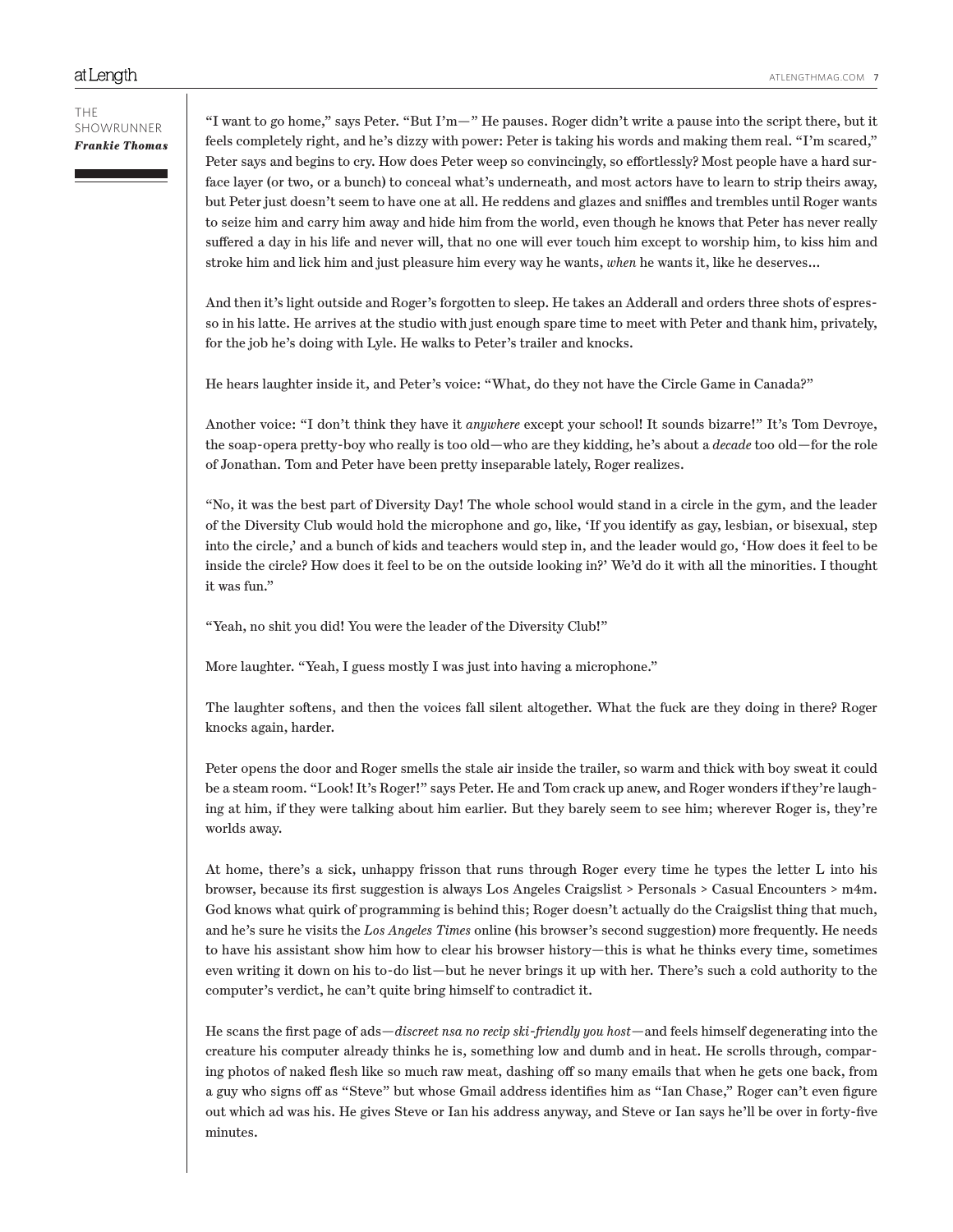Roger mixes a martini, hoping to time his drinking so that by the time the guy gets here, Roger can have exactly one more drink with him and then be drunk enough to tell him what he wants. What does he want? He paces around the living room, thinking that he wants this guy to hurt him, smack him in the face and then come on it; that he wants this so much he might come right now, just from thinking about it; that he's lucky to live the kind of life where he can have what he wants on demand.

But then Steve or Ian shows up, and maybe Roger fucked up the timing of his drinking, but suddenly he doesn't want it so much anymore. He's disconcerted and turned off (as he always is when he does the Craigslist thing, he just forgets, every time) by the shock of this guy's realness—the human smell of him, his various individual freckles and scars, the strange sadness of the hairs growing out of the places he's waxed. They've barely sat down on the sectional before Roger starts kissing him, just so he can close his eyes and not talk to him; and he already knows, with exhausted resignation, that he's not going to come.

While they fuck, Roger thinks about Peter Lane. He's sure Peter's never done this shit before, but how much longer can it stay that way? How has he made it even this long?

"Sorry," Roger says afterward. It's the first thing either of them has said since they went into the bedroom.

"You're really not gonna get off?" says Steve or Ian. "Isn't that frustrating?"

"Not really," says Roger. "Not for me."

It's only a few days later that Peter Lane shows up on set mussed and blushing and so bruised on his neck, so luridly, obscenely bite-marked, that Roger's first reaction is panic—can they sue for damages if the makeup department can't cover those up?—and then a few minutes later Tom Devroye deigns to show up, fucking *struts* onto the set, smirking and wiping the back of his hand over his mouth and theatrically buttoning his shirt and yes, *okay*, Tom, everybody gets it, the boys are hooting and the girls are squealing and a couple of disgusting teamsters are *applauding* and at this rate it will be midnight before Roger can restore order on the set. Roger watches it all from the director's chair in the shadow of the camera, braced for some kind of shitshow—for someone to recoil in horror or use an FCC-prohibited word or take a swing at Peter, for Peter's face to collapse and then go blank and then harden forever.

"Up top, dude!" a guy shouts, high-fiving. "Peter and Tom for the win!"

"You guys are *adorbs*!" (What the fuck is "adorbs"? Is that a thing the kids are saying, or is Annie just being precious?)

And from the other girls: "So much hotness!" "Can I watch next time?" (Is *that* a thing now?)

Roger feels so old these days, he's not sure how he's even still alive.

"Tom," says Roger. "Hit your mark before we waste another million dollars waiting for you." Tom does. "Action!"

Annie says her line: "Please, Jonathan! It's for a good cause!"

"No way, Liberty," says Tom. "I'll have a bake sale, I'll go door-to-door, but I draw the line at auctioning myself off for bachelor in the charity—I mean, bacheloring myself off for—crap! Auctioning myself off for charity in the…" Tom laughs. "Sorry, Roger! Can I start over?"

"No, you can't," says Roger. "You're fired."

And so Tom Devroye is written off the show: after getting caught plagiarizing a school report off the Internet,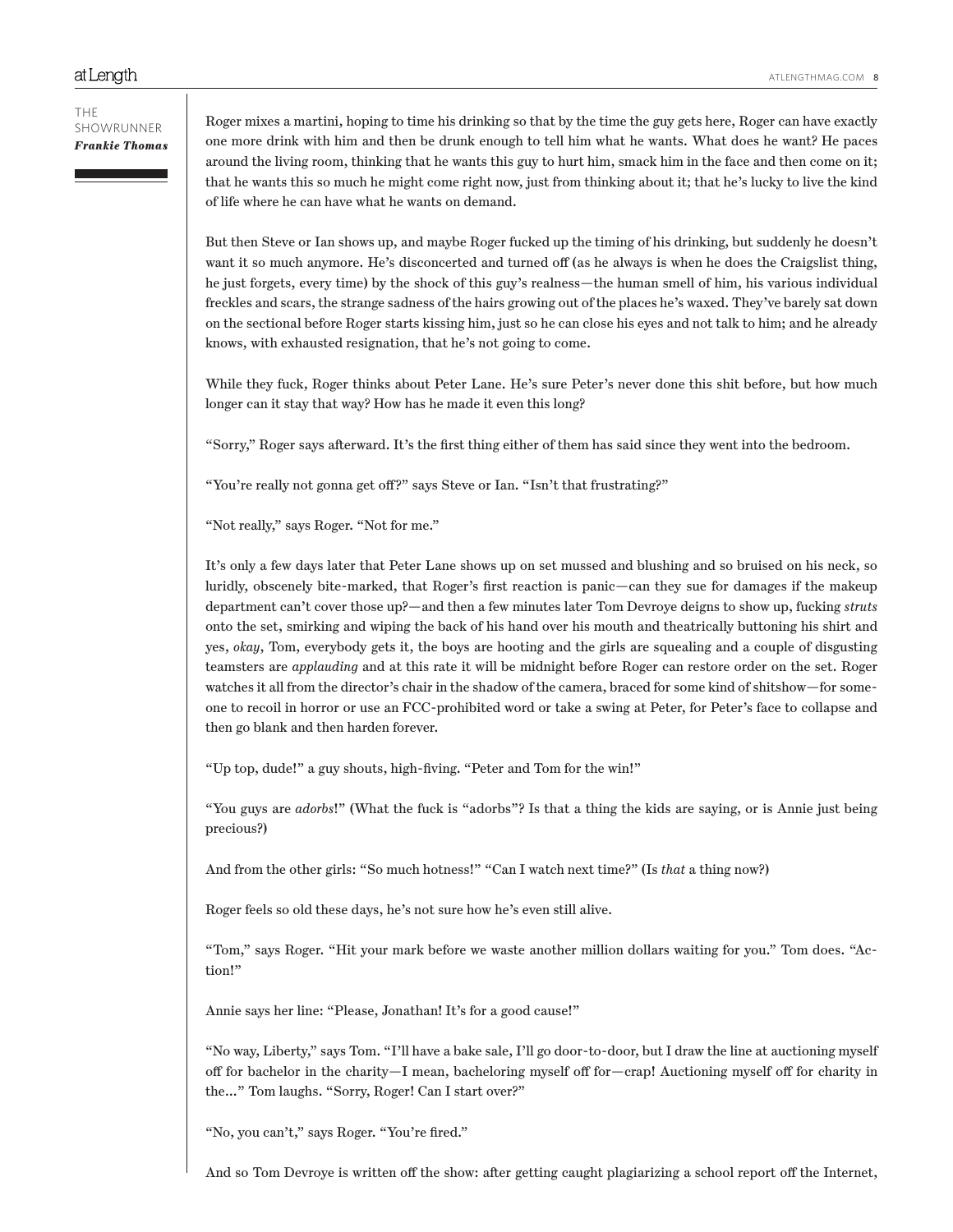And Peter Lane is safe. On the freeway, in the shower, in his sleep, Roger comes back to this incredible thought: Peter is safe because Roger protected him. When he chooses not to touch Peter, it feels better than getting laid; and when he does touch Peter—harmlessly, always harmlessly, his fingers stroking Peter's hair lightly to preserve continuity, his mouth against Peter's ear as he whispers "Good job today"—it feels even better, so good that Roger wants to fall to his knees and cry out: *What can I do, Peter Lane? What can I do for you?*

"I've figured out the season finale," Roger says at the next writers' meeting. "Lyle comes out."

"Of the closet?" The writers snicker. They think he's fucking with them. "Was he ever in it?"

"I'm not kidding," says Roger. "I want to do a big coming-out episode for Lyle."

The writers stare, first at Roger and then at anything but Roger. None of them wants to be the one to say what they're all thinking, of course, but someone finally speaks up: "You really think the network will go for that?"

"Jesus Christ," says Roger. "I said a *coming-out* episode, not a Lyle-gets-reamed-in-a-bathhouse episode." He hears a few writers cough pointedly, probably mocking him: *Saving that for season two?* He talks over them.

"Heartwarming G-rated shit. *Mom, Dad, I'm*—you know. Mom and Dad tell him they love him, they're proud of him, blah blah blah, tears and hugs all around, twelve million viewers and a GLAAD award. Bam!" He snaps his fingers. "Dibs on writing it."

The writers exchange glances and fidget. This is the downside of hiring a team of agreeable suck-ups: they're all so fucking passive-aggressive when they disagree with you. "Has there ever been a gay kid on this network before?" they ask. "Has there ever been a gay kid on an American kids' show?" "Have you talked to the network about this?"

"Oh, for fuck's sake." Roger pulls out his phone, calls the president of the network and leaves a message: "Roger Knox here. The good news is, I'm about to make television history with the *Liberty* finale. And the better news is, you guys are gonna let me."

He snaps his phone shut and turns back to the writers' table. "Happy now?"

The writers gasp and applaud. This is the upside of hiring a team of agreeable suck-ups: it just blows their minds when you pull a stunt like that.

He visits the set and takes Peter aside to tell him.

"That's awesome," says Peter, beaming. "That's just so totally freaking awesome. Oh my god!" His hands are an animated blur. "I'm gonna have such a hard time not tweeting this! Can I tell my mom, at least?"

Roger used to sleep with this tree-hugger type who once dragged him along on a mostly hellish eco-cruise trip to the Galapagos Islands, and though he'd rather forget that whole vacation, he suddenly remembers the mockingbirds he saw there—the way they hopped into his hands, their claws light and sharp on his open palm, and regarded him with bright, curious eyes. That's what Peter Lane is, Roger realizes: some wild island creature that hasn't encountered humans before and doesn't know to be afraid of them.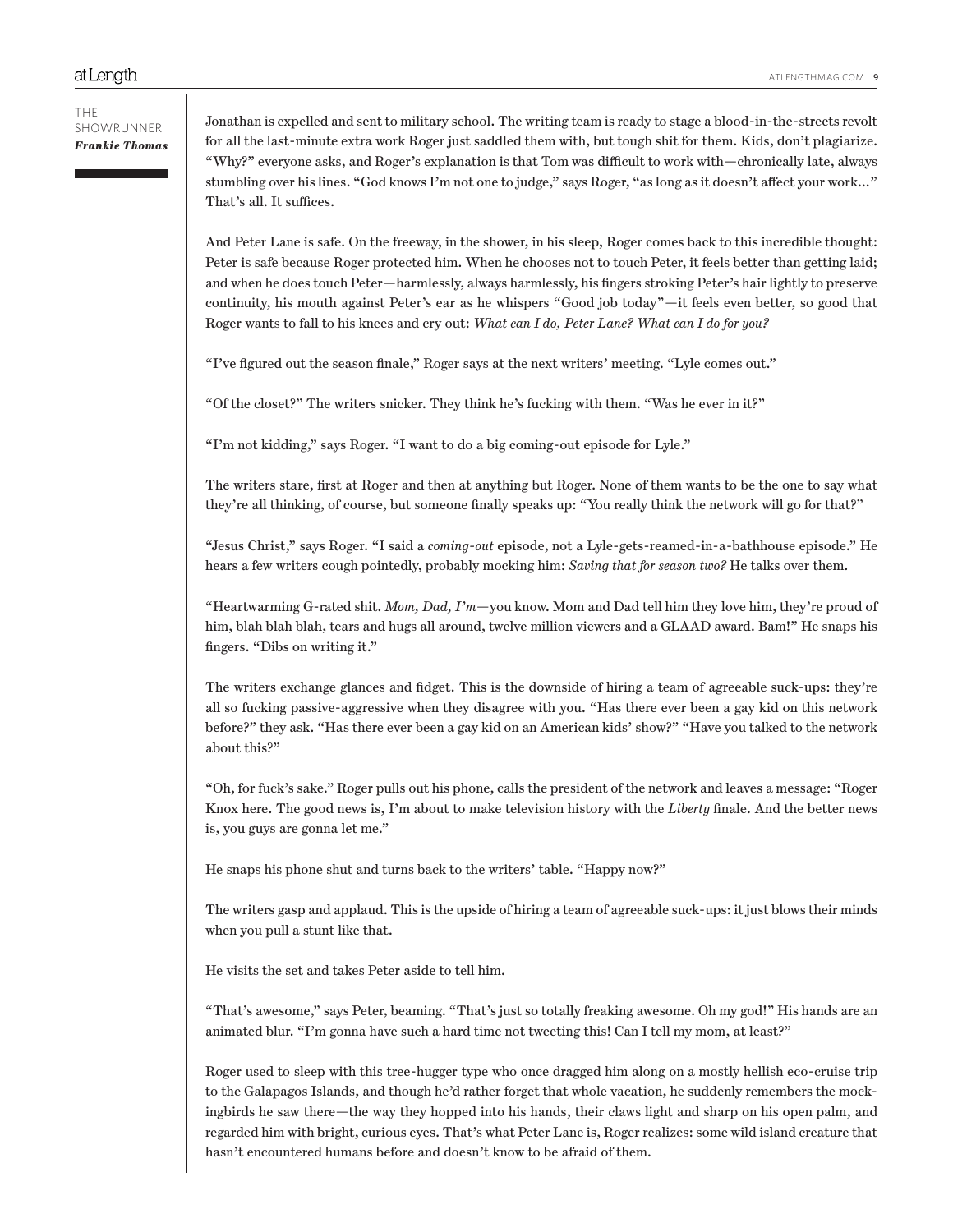"Don't say I never did anything for you," says Roger.

The season finale is a huge production, with the entire cast (minus Tom, of course, and minus Annie: in the B plot, Liberty accidentally gets locked in a supply closet—get it?—and stays trapped inside it for all of Diversity Day) crammed together in the gymnasium set with about seventy trillion extras, all standing in a circle. Kiana stands on top of the bleachers with a microphone.

"If you identify as white, step into the circle," she says. "How does it feel to be inside the circle? How does it feel to be on the outside looking in?"

They shoot infinite takes of this, from infinite angles, first with the white extras and then with the black extras and then with the Hispanic extras and then with the Asian extras. Normally Roger would be worn out by now, but instead he's edgy, hyperfocused: he drums his fingers and jiggles his leg compulsively and then, when it's time for the money shot, just stands up because he can't sit still in that director's chair for one more second. "If you identify as gay, lesbian, or bisexual, step into the circle," says Kiana.

Complete stillness on set, just as Roger's script calls for. The silence lasts maybe fifteen seconds—Peter is really dragging this out.

Roger can hear himself breathing and hopes the boom mic doesn't pick it up. He'd have worn his gym clothes if he'd known he was going to sweat this much today.

*Lyle takes a tentative step into the circle,* Roger's script says, and at last Peter does. He looks terribly small as he separates from the crowd, taking anxious little steps at first and then longer strides, drawing up his shoulders, raising his chin, finally standing all alone in the center of the circle, still scared but defiant and proud and breathtakingly beautiful in the overbright lights.

It might be a full minute—it might be an hour for all Roger knows—before one of the kids nervously breaks character and glances at Roger, who finally remembers that this is the end of the scene and he's supposed to yell "Cut" and then shoot more takes, more coverage, more angles, but he can't bring himself to do it just yet. He needs to keep Lyle in that light a little longer. Just another moment. Just another second of *this*.

Roger hears sniffling and turns around. It's the gaffer with the fauxhawk. (Laurie?) There are tears running down her face.

"Oh, grow up," Roger whispers to her, but when she smiles at him he can't help smiling back. Then he calls out: "Cut! Let's do it again."

\*\*\*

Six months later, it's hard for Roger to remember a time before he was, as *Out* magazine puts it, "a pioneer in the final frontier of American entertainment: children's television." Pre-Lyle, you couldn't pay the press to give a shit about him or his shows; by now he's been profiled so many times, he gets recognized in restaurants. ("Are you Roger Knox? I'm *obsessed* with *Life According to Liberty!* Lyle kicks ass!") The magazines can't get enough of Roger—and not just *Out* and the *Advocate*, but real magazines like *Entertainment Weekly* and *Vanity Fair* and even a feature for the *New York Times* magazine, which ultimately gets killed, but Roger doesn't have time to be pissed off about that or, really, about anything else these days. "I'll take any excuse to talk about myself all day," he jokes, though this isn't true: he talks only about Lyle Larson.

All the reporters want to know: who will Lyle's boyfriend be?

"You'll just have to tune in and find out!" says Roger, and then, automatically, he rattles off the name of the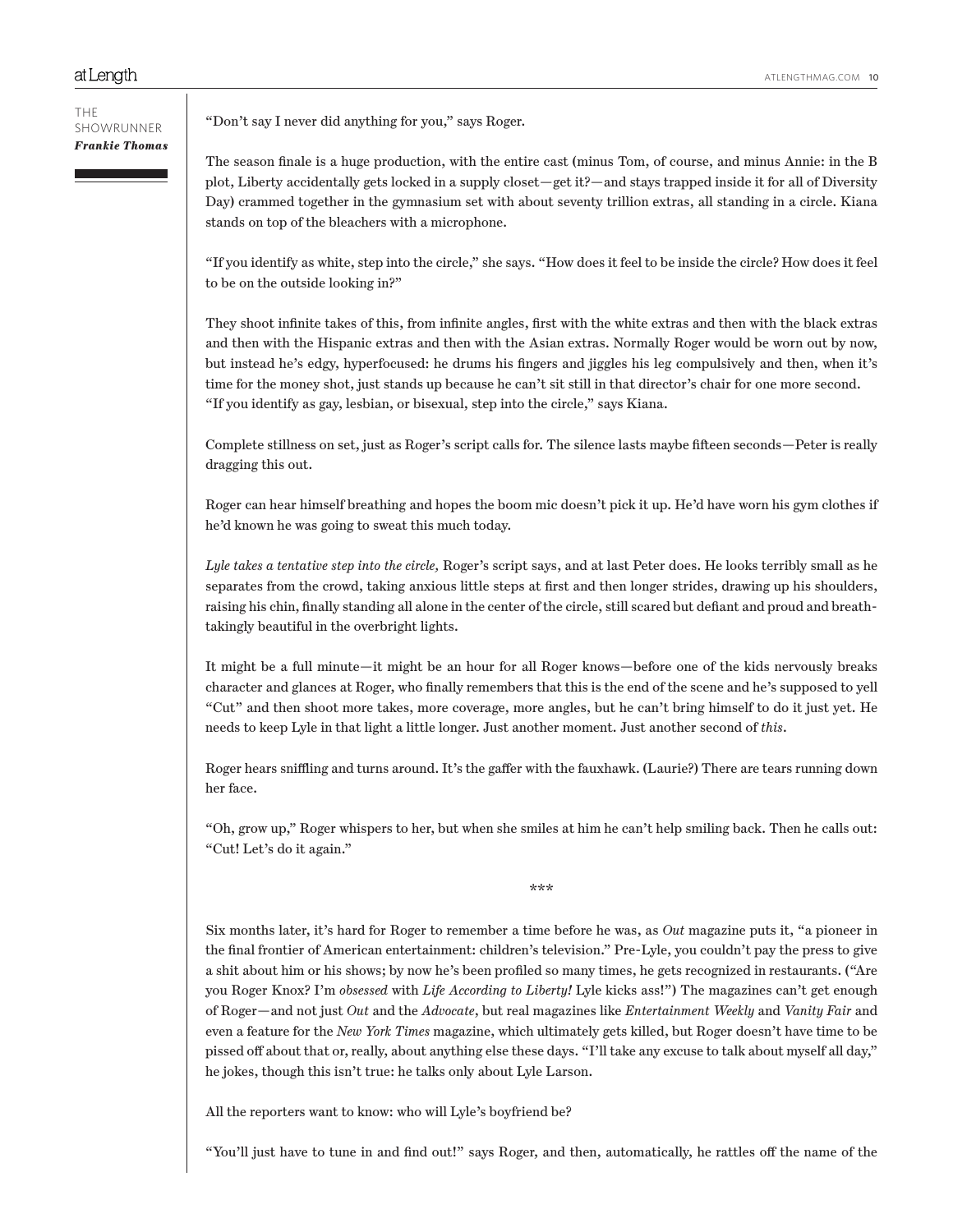#### THE SHOWRUNNER *Frankie Thomas*

network and the day of the week and the time (plus Central Time) that *Life According to Liberty* airs. It's a habit he can't break after a decade working in TV, but it's hardly necessary with *Life According to Liberty.* The network crunched the data for the Season Two premiere and discovered that the show had become a DVR hit—not just with tweens, they reported breathlessly in the email, but with "the 18-to-34 cohort."

"Glad to hear it," Roger wrote back, in the breezy, almost flirty tone of someone who's started to get laid a lot. "That's always been my favorite cohort."

Nielsens don't tell you everything. But as Roger's publicist remarks, "We're definitely not in Kansas anymore." That's the subject line of her email, which contains a link to the *New Yorker'*s website. It's Nancy Franklin's latest On Television column.

"Much has been written, most of it using words like 'overnight' and 'meteoric,' on the popularity of *Life According to Liberty*," it begins. "Its rise to the rank of Cultural Juggernaut—its swift passage through the preliminary stages of disposable tween bait, parental guilty pleasure, and hipster cult favorite—has rival networks rending their garments. Even as I write this, they are no doubt conducting their own analysis of the phenomenon, attempting to replicate it under controlled conditions, with the kind of urgency (and financing) once associated with the study of cold fusion. But even a child can tell you that *Life According to Liberty* owes its success entirely to the character of gay teen paparazzo Lyle Larson—and he is *sui generis.*"

How, the reporters ask, does Roger account for Lyle's cult following?

"Who *wouldn't* want to follow Lyle?" says Roger. "He's fearless. He's funny. And his fashion sense is impeccable. How can you not love him?"

Has anyone objected to Roger's decision to include a gay character on a children's show (they ask, feigning concern, palpably *aching* for controversy)?

"You know, that's what I expected," says Roger. "But it's been a huge surprise to me—nothing but support from the network, nothing but encouragement from the viewers. It feels terrific. If I'd known it would be like this"-Roger laughs—"I'd have done it years ago!"

Some reporters dare to ask: is Lyle based on Roger himself?

"No," Roger says. "Lyle is all Peter Lane. I created the character just for him, you know." Yes, they know. Peter Lane's audition and Roger's subsequent last-minute rewrite of the pilot have become the founding myth of *Life According to Liberty*, the Annunciation and Nativity story of the Lylephiles (as the fans call themselves).

Roger's kept the promise he made to Peter last year, that day in the Maserati: Peter Lane is a star. If you've opened a magazine lately, you know who he is, whether you watch *Liberty* or not. *T* magazine styles him to look like James Dean, shadowy and haunted in too much hair gel. His spread in *Out* is Bowie-themed: Ziggy Stardust Peter, ethereal and luminous with lightning painted across his face; Man-Who-Fell-to-Earth Peter in a fedora and designer tweed; Thin White Duke Peter, exquisitely frail in a black vest and white collared shirt, his palms outstretched to mime being trapped in a box. "OH, YOU PRETTY THING," says the headline. He looks more butch in the *Men's Vogue* spread, which is Village People-themed and uninspired: cop Peter, Indian Peter, cowboy Peter, biker Peter, construction worker Peter, G.I. Peter. *New York* goes edgy, with a shirtless Peter spreadeagled on a sequined cross, his bare chest gory with disturbingly realistic puncture wounds. "THE NEWEST GAY ICON," says the headline. (A mini-controversy erupts when some Christians think the photo is mocking Jesus; the magazine's defense is that it's supposed to be St. Sebastian.) *Paper* goes flat-out porny, dressing Peter as a schoolboy in plaid shorts and a jacket and tie, giving him a cherry Popsicle and photographing him midsuck, his lips red and wet and swollen. Roger keeps a copy of that one, but it's hard to keep track of the rest, the infinite different Peter Lanes as seen through infinite different eyes in infinite different fantasies, none of which ultimately have anything to do with the real Peter Lane, Roger's Peter Lane, Lyle Larson.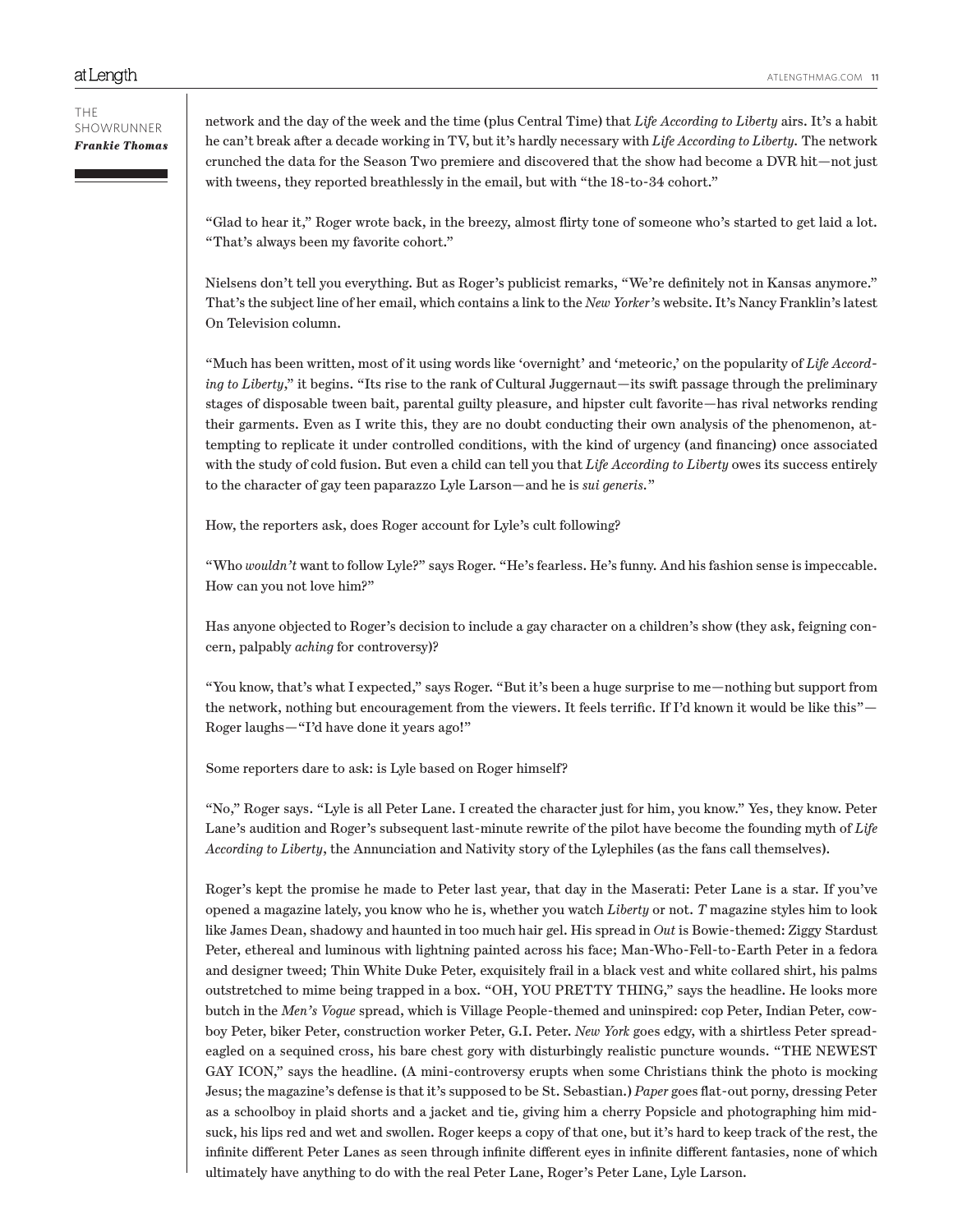Peter Lane is the first actor in television history to be nominated for an Emmy for a children's program. Not a Creative Arts Emmy like the one Roger already has for *Superpants*, but a Primetime Emmy, a *real* Emmy. Roger's never been to the real Emmys before. He thinks, as he steps out of the limo, that he could get used to it.

It's easy to find Peter on the red carpet in front of the Nokia Theatre: you just have to follow the screams of the Lylephiles. There are hundreds of them, little girls and dirty old queens and everyone in between, holding up their cameraphones, throwing themselves against the barriers, shrieking and weeping with love. Or pain. Roger can't tell.

And there he is, sleek as a dolphin in the silvery Dior suit Roger picked out, wincing at the flashbulbs and the crowd noise. Squirming away from the leathery lady with bleach-sautéed hair who's trying to face-fuck him with her microphone, Peter waves Roger over. "This is the guy you want," Peter tells her. "This is Roger Knox. He's the real Lyle Larson. I just play him on TV."

"Don't be so modest," says Roger, snaking his arm around Peter's waist and drawing him near, for the cameras. "You're Lyle too. We're all Lyle, every one of us. Lyle lives inside us all. Like Jesus. Uh-oh, did we just piss off the Christians again?"

The reporter emits this practiced "ha-ha-HA" TV laugh. "Peter," she says, "how does it feel to be such a huge star all of a sudden? I mean, you're only, what, seventeen?"

"Eighteen," Peter says, rubbing one foot over the other; Roger gently taps his own foot against Peter's, silently warning him not to scuff those thousand-dollar shoes. "I just turned eighteen."

"Ooh!" The reporter turns to the camera. "Hear that, guys? He's legal!"

Peter stiffens and stammers and visibly colors, and Roger, in a surge of affection, gives Peter's waist a protective little squeeze. Then another reporter swoops by and snags Roger, and he doesn't see Peter again until they go inside for the ceremony.

"Big plans for tonight?" Roger asks as he takes his seat next to Peter's. He observes and then quickly un-observes how ashen and twitchy Peter looks.

"I don't think so," says Peter. "I don't really go out." Peter's moved out of his mother's house in Pasadena; he lives in West Hollywood now.

"Smart kid," says Roger. "Stay out of trouble."

"No, I mean, I *can't* go out." Peter makes a nervous, high-pitched sound that's sort of like a laugh. "You know. The Lylephiles…"

The house lights are already going down, and Roger isn't really listening. It's the closest his life has ever come to being perfect, and what makes it so sweet is the feeling that things are *going* to be perfect, that he's about to get what he wants and that when that happens he will, at last, be happy.

"Don't be afraid," he murmurs in Peter's ear as the Emmy theme music begins to play. "They love you. Everybody loves you."

Peter, for his part, manages to act almost relieved when he doesn't win (for that performance alone, he deserves the Emmy), but apparently the camera catches Roger sneering or grimacing or something, because the next morning he gets some shit on the blogs for being a sore loser. Several people helpfully send him the links, so that's the first thing Roger sees online the next morning. The next thing he sees is the email from Annie's agent:

"Annie Braddock will not be renewing her contract for a third season of *Life According to Liberty*."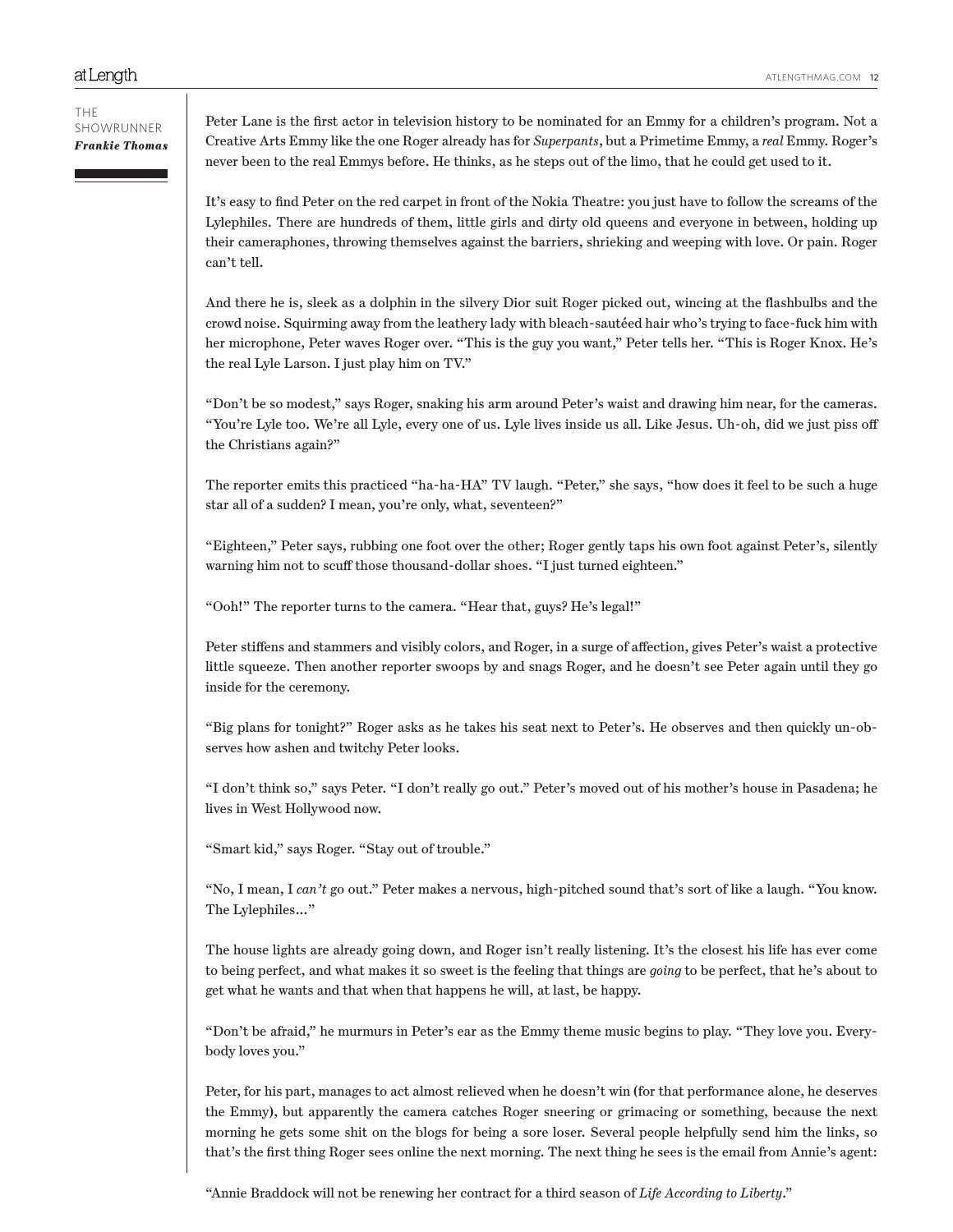There's more, but Roger has already jumped out of his chair and grabbed his phone. "What the fuck?" Roger yells, even before the agent has finished saying hello. "What the fucking *fuck*, Kathleen?"

"It's Annie's decision," she says, with that infuriating earth-mother calm of hers. "My client feels underutilized on *Liberty*, and she's ready to explore—"

"Underutilized? For fuck's sake, it's her show!"

"Oh, Roger, come on," says Kathleen. "We both know that's not true anymore."

This line of thinking doesn't go over so well with the network when they find out.

"What do you want me to say, Roger? The show is called *Life According to Liberty.* How can we renew it without Liberty?"

"Change the title," says Roger. It's been a while since he last found himself in damage control mode; he's out of practice. "Or don't. The kids won't even notice Liberty's gone. They're not watching for Liberty. They love Lyle."

"Not as much as you do."

"What's that supposed to mean?"

"I'm just saying," says the exec. "If you wanted to do the Lyle show, you should have pitched *Life According to Lyle*, instead of screwing around with *Liberty* and pissing off our cash cow."

This is meant as a rebuke, but it gives Roger an idea. The exec will not shut up—"Yeah, sure, Peter brings in the awards, but it's always been Annie bringing in the revenue. The Lyle merch just doesn't sell like the Liberty merch. The kids love Lyle, but they want to wear Liberty, and that's what matters. You know how the system works. You practically invented it"—and Roger is nodding into his phone, saying "Uh-huh" during the pauses, but he's already brainstorming the Lyle Larson spinoff. It can be about Lyle's paparazzo career—that way it doesn't have to end when Lyle ages out of high school. They can call it *The Lyle Files.*

Roger doesn't even need Adderall to write the *Lyle Files* pilot: he gets it done in one espresso-fueled weekend. He looks forward to writing more episodes; he's already making a list of celebrities to call for guest spots. (Roger's outdone himself with *The Lyle Files*: the celebrity guest spots are built right into the premise!) He wonders what the magazines will write about him when it airs. If he was a pioneer just for including a gay character on a kids' show, what will he be for giving that character a show of his own? He's Christopher Columbus. No, Neil Armstrong.

When he gets the call from the network, he's on the lot. He circles outside the soundstage, humming "We Love You, Lyle," to take the call.

"It's a great pilot, Roger. We had a lot of fun reading it." The exec pauses. He sounds uncomfortable. "But ultimately, at this point, I don't think we can afford to risk it."

"I know, the locations will be expensive," says Roger. "But after the pilot we can just rebuild them on top of the *Liberty* set. And you know Peter Lane works for chicken feed—" "It's not about that."

"What is it?" Roger paces around the lot. He can never stand still when he's on the phone; he should just replace his workout mix with a recording of a network notes call. "Hit me with it."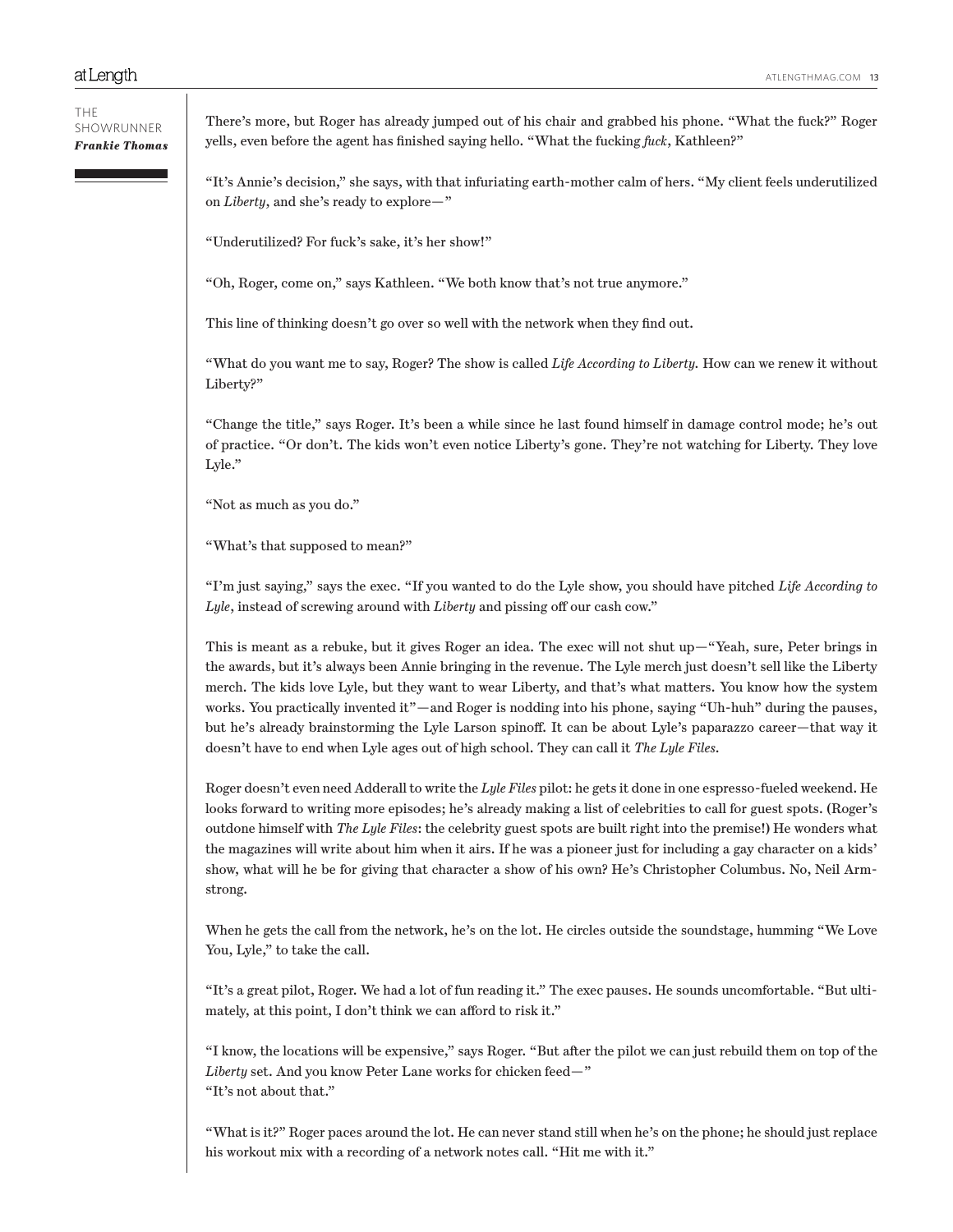"I hate to say it like this. But I respect you, so I'll be honest with you."

This is ominous. No network executive has ever had to utter the words "I respect you" to Roger Knox before; it's always gone without saying.

"It's the gay thing."

Roger stops walking.

"Yikes, that sounds bad, doesn't it?" The exec laughs. "Look, a gay supporting character is one thing. It's great. We're all for diversity. But an entire *show* about a gay kid …this is a family network, you know. We can't lose sight of that."

Sometimes, when Roger was a kid—when his father was being an asshole, or later, when some older guy wanted to fuck him and it was easier to let him than to try to stop him—Roger would get into an elevator. That was how he always thought of it: he'd step into an invisible elevator and its doors would close around him and somehow, without even moving, Roger would rise up and away from wherever he was, for as long as he needed to be gone. Even as an adult, he still has the elevator sensation now and then—during sex, for example, or when the Adderall kicks in, or at the first sip of his first drink after he's laid off booze for a while—but he hasn't had it in some time. He forgot how much it physically feels like going up in an elevator, the way his stomach drops and his head goes light and his feet get heavy. There's even a vague, metallic elevator smell.

The exec is still talking. "The world has changed, but not that much. It's easy to forget that there's a whole country between L.A. and New York. And we already get enough hate mail from there as it is, just for *Liberty*. It's not politically correct, but it's the world we live in. Maybe in ten years…you still there?"

"Yeah."

"You okay? You knew that, right, about the hate mail?"

"Oh, sure." Roger didn't. "Believe me, I get what you're saying. It's no big deal."

After hanging up, Roger walks to the parking lot, gets in his Maserati, and emails the Liberty team. "I have jury duty," he types. No, not jury duty—they can still call him if he has jury duty. He deletes that. "I'm going in for surgery," he types instead. "I'll be out of touch for the next"—three? four?—"few days, so you'll have to wrap without me."

Is that it? Is it really going to end like this?

"Tell Peter," he types, but then he deletes that too.

"It's been a pleasure working with you all on LIBERTY. Sorry I can't be there to see it through to the end." Send.

Seconds later, his phone starts ringing. He turns it off.

Then he turns the ignition, drives to a liquor store in Culver City where they don't know him, and stocks up on Ketel One—enough to knock him out and then knock him out again when he wakes up, enough to get him through the sick shaking hours after he can't knock himself out anymore. Enough for five days, he thinks, though he always lowballs; it's never enough. He drives home and closes the curtains and doesn't bother with tonic or ice or a glass.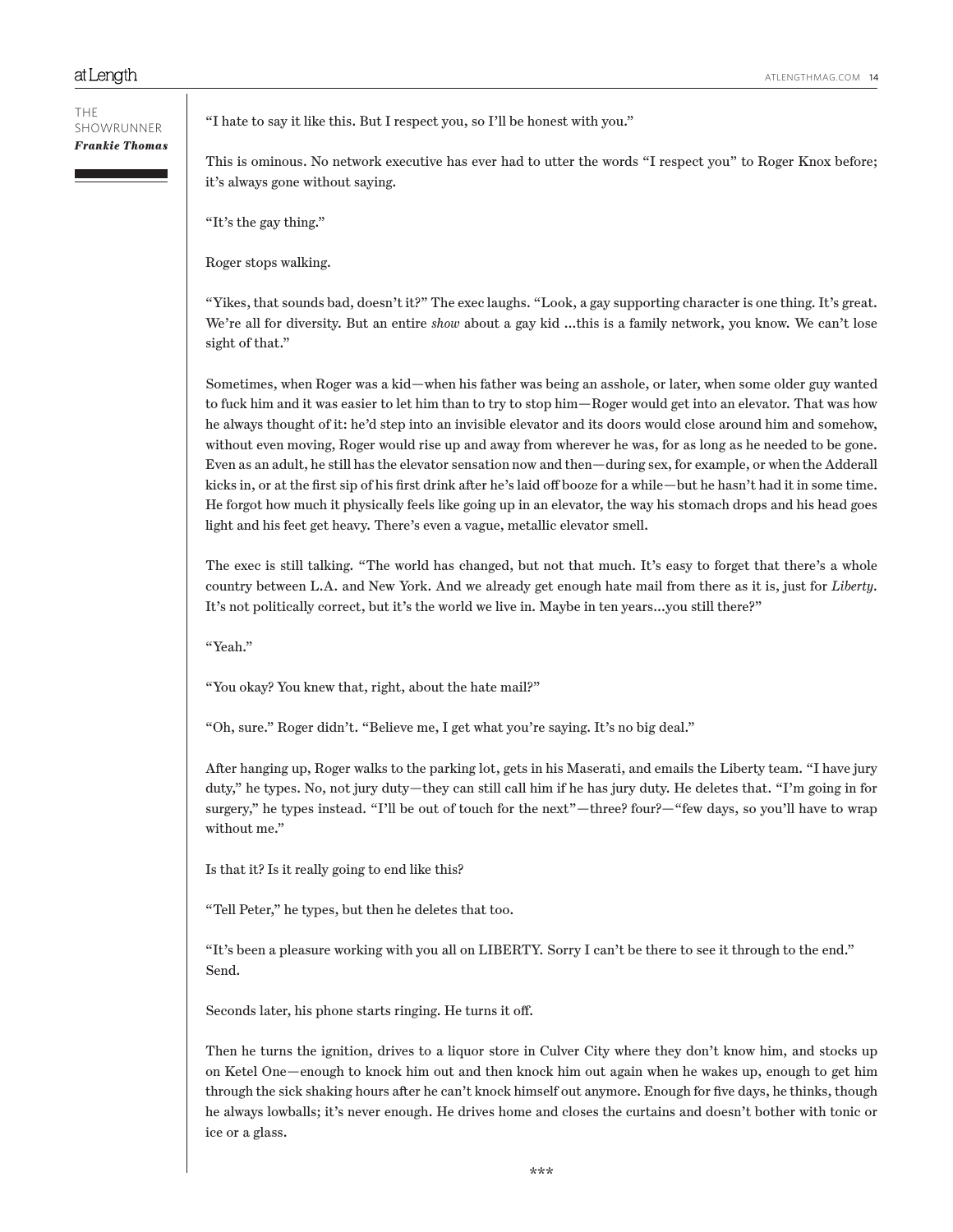Who says L.A. doesn't have seasons? It has more seasons than anywhere else in the world. Pilot season. Midseason replacement season. Season one, season two of whatever show you're working on. Basketball season, when you shouldn't even think about driving anywhere near downtown unless you have some kind of fetish for sitting in gridlock. The season when there's always someplace nearby that's on fire. The season when the Grove blasts the shoppers with Christmas music and fake snow that you probably shouldn't inhale or touch. The season when you can see real snow on the blue peaks of the San Bernardino mountains, though they say there used to be more of it, before global warming. The season when it rains so hard you can't see anything at all, not even the lines painted on the road, and at night all the wet cars swerve blindly around each other like sweaty drunk people grinding together under disco lights. Awards season. Gala season. Last season, which all of Roger's clothes suddenly are.

Roger lets the seasons pass, just as he lets all the dick-swinging muscle cars pass him on the freeway. His Maserati isn't the latest model anymore, hasn't been for a while, but he never gets around to choosing a replacement. He's too busy, he thinks, though he's never been less busy. On his new projects, *The Platinum Card Kidz* and *Gross-Out!!!*, he's credited as creator and executive producer, but he's chosen not to be the showrunner for either one. That means he doesn't have to write or direct or supervise the casting process or interact with the actors, unless he feels like it, which he never does.

He tries not to Google Peter Lane. He'd like to avoid thinking about him altogether, but that's impossible: in his line of work, he can't help hearing about the roles Peter turns down. At first there are a shitload, and Roger is beside himself—what the fuck does Peter think he's doing? Doesn't he get that this is the whole point? That his momentum isn't going to last forever? But gradually the offers subside, and if Roger doesn't look into it, he can almost convince himself that Peter's got it figured out. Maybe he's moved somewhere like Santa Barbara or Monterey, someplace scenic and clean and far away from all this crap. Maybe he has a boyfriend. Or a cat.

But sometimes, when it's late at night and Roger is drunk and alone in his bedroom, he gives in and Googles. He sees the abandoned Twitter page, the news items about Peter Lane getting fired from this or that project, the tumbleweedy IMDb profile with the unchanging header: "Known For: Life According to Liberty." He sees the fansites, the hate sites, the galleries of images Photoshopped to make Peter naked, the writings of the crazed Lylephiles: *Please tell me where I can find Peter…why doesn't he write back…when I meet him I'll hold him down and skull-fuck him until he chokes on my dick and then I'll pull out and come all over his face until he cries because he's so pretty when he cries…* And he sees the paparazzi photos, recent ones, in which Peter looks unwashed and undernourished, though in most of the shots he's wearing sunglasses or covering his face with his hands. "COME OUT, PETER!" the headlines say, or "SMILE, LYLE!"

And Roger thinks about apologizing. He does. But where would he start? He can't single out one bad thing he did to Peter; he'd have to apologize for Peter's whole life. And why stop with Peter? Why shouldn't Roger apologize to the viewers he disappointed and the staff he abused and the boys from Craigslist and every washed-up child star who ever burned out after doing a Roger Knox Production? He should apologize to everyone he's ever met for everything he's ever done and, let's face it, everything he'll continue to do until the day he dies, because Roger sure as hell isn't going to change now, not at his age. Whereupon Roger closes his laptop and has another drink, and another, and however many more it takes to calm the fuck down and forget about Peter Lane once more.

So when Peter's email pops up in Roger's inbox, it's an honest-to-God shock. It's a reply to an email that was apparently sent the night before at 4:38 AM, and which Roger has no memory, none at all, of writing. He's perversely proud that it's typo-free.

*Peter, did you know there's a dance club in West Hollywood called the Circle? I drive past it a lot and it always makes me think of you and the Circle Game. How does it feel to be inside the Circle? How does it feel to be on the outside looking in?*

Peter's written back: *haha ive been there but i never thought of that before. youd like it there btw, they play old school disco sometimes.*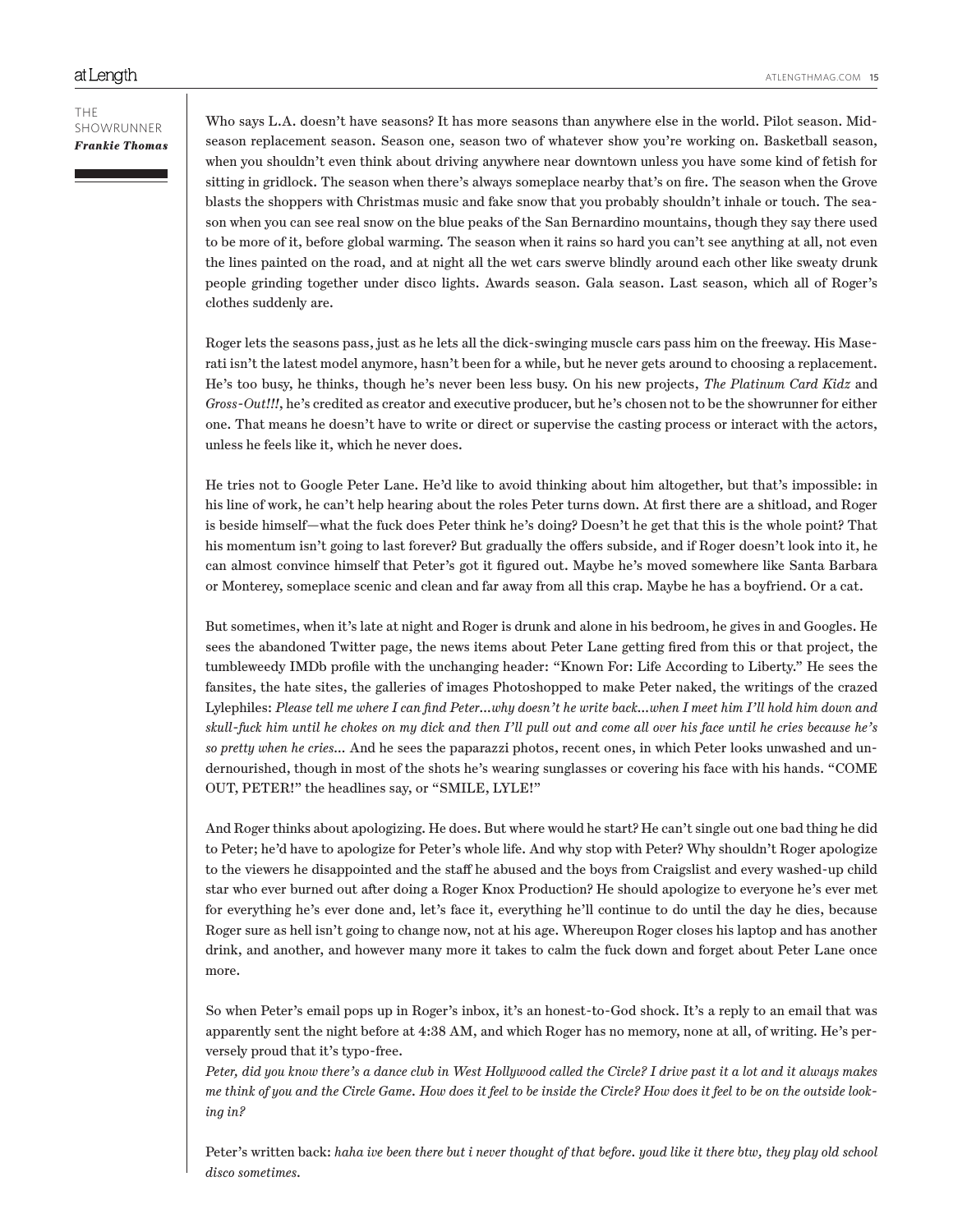When Roger sends his own response—*Meet me there tomorrow at 9pm*—he's half-hoping Peter will ask why, or claim to be too busy, or just ignore the invitation altogether. But Peter Lane always was too nice, and he still doesn't know better.

Roger is halfway through a vodka on the rocks when Peter texts to say he's on his way. Despite the DJ's occasional old-school disco choices, the crowd at the Circle looks young enough to be in the target demographic for Roger Knox Productions. Roger wonders if they're all looking at him, pitying him, asking each other what this old guy is doing here alone at the bar. He tries to remember what he thought when he saw men this age at clubs, but he doesn't remember seeing any, and it occurs to him that he might simply be invisible to them now.

### "Roger?"

Roger turns, braced to find Peter changed beyond recognition. But as bony and haggard and hollow-eyed as Peter is now, his sweetness is undiminished—he smiled that same shy, needy smile on the day he auditioned—and this is somehow even more of a horror.

"It's so awesome to see you again!"

 He clambers onto the barstool next to Roger's, and Roger has to lean away so as not to be overwhelmed by the sudden closeness of Peter Lane, the surreal juxtaposition of the familiar (the coltishness, the lisp) and the new (the grayish skin, the faintly putrid smell).

"Jesus," says Roger. "Where the hell have you been? You look great." It's a Hollywood compliment, somewhere between a white lie and flat-out sarcasm.

"Thanks!" Peter needs a haircut. Well, he needs a hell of a lot of things, a haircut not least among them. He jabbers away, and the music is loud, but it's still early enough in the evening that Roger can make out most of what he says. "I haven't seen you in, like, forever. We never even got to say goodbye, right?"

It's true. Roger should apologize, but he doesn't want to start off by apologizing for that, of all things. Instead he asks, "What's your drink?"

"Whatever you're having."

Roger orders Peter a vodka on the rocks, plus a refill for himself, before the sign on the wall catches his eye and it occurs to him to do the math. Even after all this time, Peter Lane isn't twenty-one yet. He was so young on *Liberty*.

He notices that Peter is pulling out his wallet. "Put that away," says Roger. "It's on me."

"Oh, no, you really don't have to do that!" The bills quiver in Peter's fingers. "Seriously, I—you've always been too nice to me."

"Oh, spare me." Roger drinks.

"No, really!" Peter's voice is the same, breathy and light, and Roger can barely hear it over the thumping music and other shouting voices. "I seriously miss you guys. How is everybody?"

Roger brings Peter up to date on various *Liberty* alumni, and Peter nods politely at all of it before asking—with such studied nonchalance that Roger has to roll his eyes—"And what about Tom?"

"Who knows?" says Roger. "I think he might have gone back to Canada."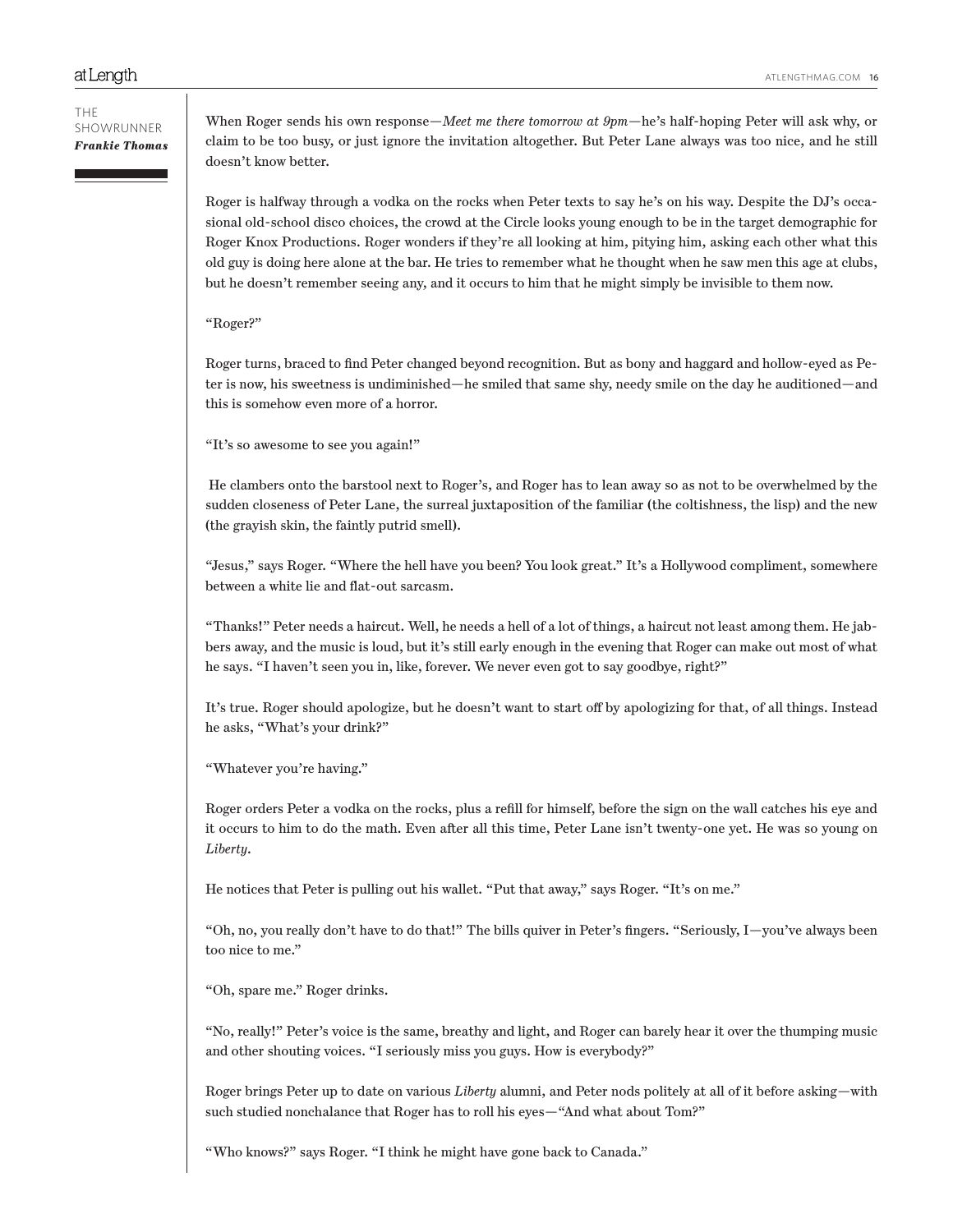THE SHOWRUNNER *Frankie Thomas*

Peter wilts a bit. "No, I knew that, from Facebook stalking. I just thought he might have…I don't know. I mean…" He trails off with a spastic little shrug-laugh.

"He was a little shit," Roger starts to say, just as Peter blurts out, "My mom *adored* him. Every time he came over, she'd, like, make cookies and stuff. She was always going, 'If you don't marry him, *I* will!'…and it was funny?" he adds, uneasily, when he sees Roger's face.

Roger doesn't know what to say. He wants another drink. "How's she doing?" he asks, even though he's barely met Peter's mother.

"Oh…" Peter picks up his glass, but it's empty. He tries to slurp the melted ice through the cocktail straw. "I haven't seen her in a while," he says, playing with the straw, poking it around the ice cubes until it bends. "I brought some stuff home and she got weird about it, so…"

This kid, Roger thinks, has never finished a goddamn sentence in his life. "So?" says Roger, and either he says it too sharply or Peter just doesn't get that Roger is echoing him, but Peter looks wounded. Wishing he hadn't said it, Roger tries to change the subject. "Are you still living around here?"

"Kind of," says Peter, and it's too early for him to look as tired as he does. "I'm kind of between things right now?"

Roger suddenly gets it, and without thinking he says, "You can stay with me. I have a guest bedroom I never use."

"Oh," Peter begins, but Roger talks over him: "And save the whole song and dance routine about how I don't have to."

"You *don't* have to!" says Peter, but Roger can tell he's thinking about it.

"I know. I don't have to do anything. I do what I want." Warmth is spreading through Roger; he has a vivid image of Peter asleep in the guest bedroom, far from anyone who might try to hurt him, an entire wall separating him from Roger. "And I want you to be safe," says Roger, "because"—he finishes his drink—"I am a *terrific* person."

"No, I know," says Peter, not being sarcastic. "I know you are."

This makes Roger laugh. He can't remember the last time he laughed this hard. He orders another round for both of them, and as Roger drinks, Peter says, "It just sucks, you know, doing the couch-surfing thing."

"I know," says Roger. "God, I know…" He drinks some more. The music's gotten even louder, shaking the building like an earthquake.

"My first night in L.A.," Roger begins, and Peter says "What?" and Roger says, "*My first night in L.A.*—I was about your age. I went with some kids to a party on the beach and there was this guy there, and he seemed *really* old at the time, but who knows how old he really was. Maybe forty. Which I thought was, you know, older than God."

Peter laughs at the correct moment, but then he says "Wow," the way you take a guess and say "Wow" when you didn't quite hear what the other person just said. Roger leans in and talks louder, right into Peter's ear. "He had a tab of acid, and I didn't really want it, but I took it anyway, because I was an idiot, like you."

"Hey!" But Peter says this, Roger thinks, almost flirtatiously. Their knees are touching.

"Don't worry, it's part of your charm. So he took me back to his place, and we fucked, and the whole time…" Roger slices the air with his free hand, as if this will make Peter understand. "It was like I could *feel* my whole